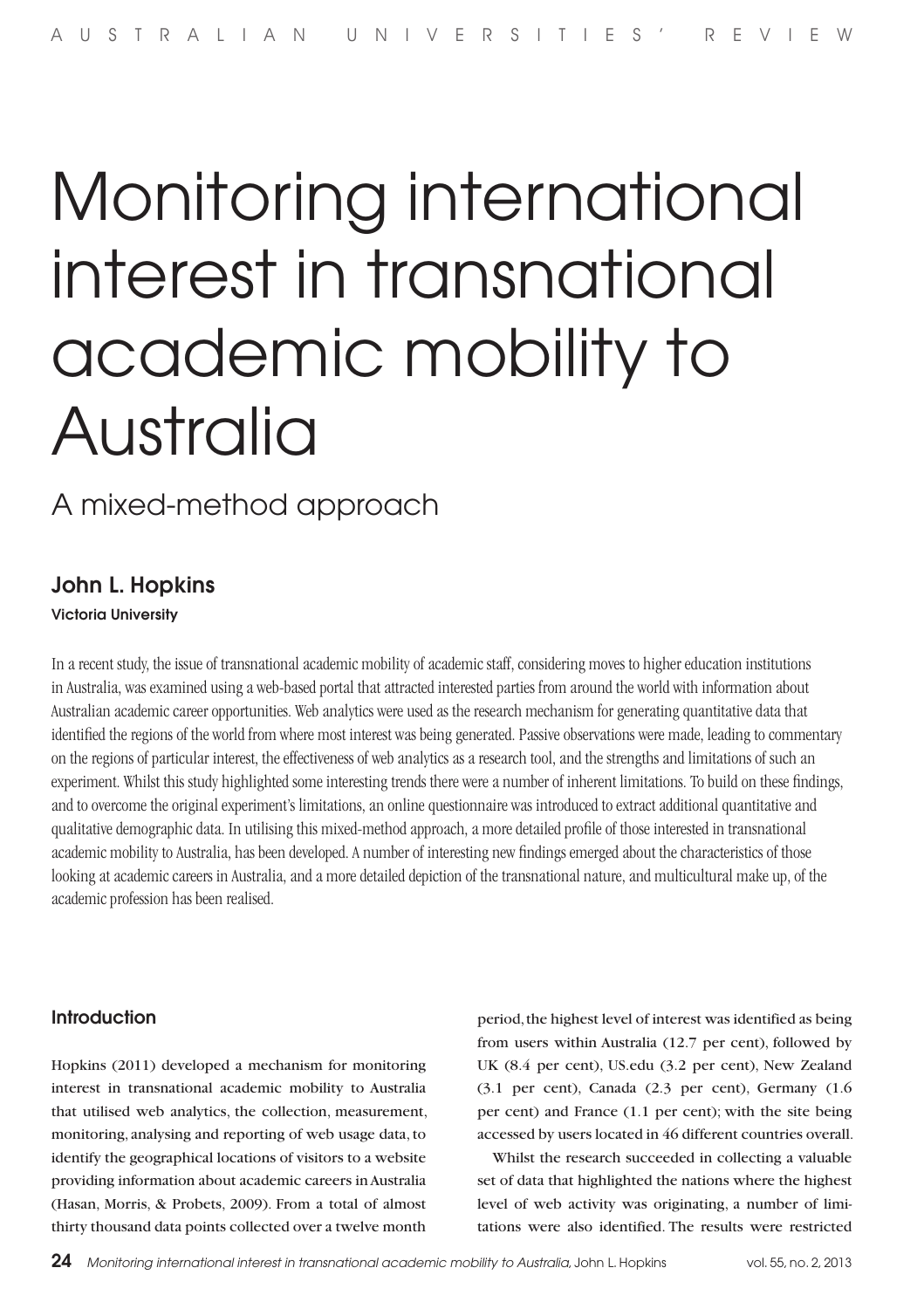in detail to simply the country that the IP address of the user was located in, so the actual nationality of that user could not be determined, and other details such as gender, age, qualifications and area of career interest were also unknown.

This research now extends beyond the realms of the original experiment to incorporate an online questionnaire that was designed to extract details about the users' age, gender, country of birth, country of residence, current position, highest qualification, fields of academic interest, reason for interest in Australia, and other countries they would consider for an academic career.

## Background

Universities, like many modern organisations, operate and compete for business on a global scale; 'Information technology; the knowledge economy; increased mobility for students, faculty, programmes, and providers; and an integrated world economy propel this internationalisation' (Altbach & Knight, 2007, p. 303), making it a topic of great focus and debate. The added dimension brought by educational internationalisation poses new challenges for academic institutions and opportunities for staff, where new factors and considerations must be deliberated (Knight, 2003; Sanderson, 2011).

Students see value in learning about other cultures as part of their university education and believe multicultural communication skills to be very important in a globalising world (Coryell, Durodoye, Wright, Pate & Nguyen, 2010; Walker, Yecies & Freund, 2009). As a result universities are working to increase the international exposure of their institutions to meet with this increasing interest from overseas (Yates, 2002). Similarly, academics regard living and working overseas, and gaining international experience, as an effective mechanism in developing their knowledge and skill sets. This notion of academics moving between territorial boundaries is called 'transnational' academic mobility (Kim, 2009; Kim & Locke, 2010).

Over the last 20 years, the level of transnational movement of academic staff has steadily increased due to a number of factors. The rise of the global market and globalisation as a whole have obviously been a major influence, as well as the affordability and ease of international travel and improved communication methods, but additionally new recruitment policy strategies and the relaxation of trade policies by many national governments have led to greater intake of overseas academics. Changes in immigration policy in countries such as the UK, USA, Canada and Australia favour highly skilled workers and

academics, especially those specialising in areas such as science and technology (Kuptsch & Pang, 2006; Tremblay, 2005).

Mobility in the academic profession is generally presented as something positive and associated with a range of benefits (Edwards, Bexley & Richardson, 2011; Musselin, 2004). It has been suggested that researchers who show a high level of mobility have been exposed to different schools of thought and could therefore be more likely to pursue new and unexplored research topics (Robken, 2007). Similarly 'senior academics, whose qualifications enable them to move laterally, as their interests suited them, articulate experience-based knowledge on a wide range of topics' (Hoffman, 2008, p. 10).

This doesn't only apply to senior academics. The European Charter for Researchers (ECFR) is a set of general principles and requirements which specifies the roles, responsibilities and entitlements of researchers and recognises the value of all forms of mobility as a means for enhancing the professional development of researchers; 'Employers and/or funders must recognise the value of geographical, intersectoral, inter- and trans-disciplinary and virtual mobility… as an important means of enhancing scientific knowledge and professional development at any stage of a researcher's career… they should fully value and acknowledge any mobility experience within their career progression/appraisal system' (ECFR, 2006, p. 20). Indeed, in a recent study involving Australian research students it was discovered that 40 per cent expect to work outside of Australia in the medium- to long-term and that these migration flows of academics, into and out of Australia, are important for the cross-pollination of knowledge within the occupation (Edwards *et al.*, 2011).

Academic mobility is not a new phenomenon, and much research was done on this topic as far back as the 1950s and 1960s (Lazarsfeld & Thielens Jnr, 1958; Marshall, 1964); but advances in technology, and the internet in particular, have made the task of advertising and searching for academic positions overseas all that more accessible and achievable. This paper builds upon the findings of previous research conducted into the issue of the mobility of academic staff to Australia, and observes the geographic mix of academics interested in migrating to the Australian higher education sector.

#### *Higher education in Australia*

Australia is a country with rich traditions in immigration. Ever since James Cook became the first European to encounter the eastern coastline of Australia in 1770, with the British Government deciding to establish a colony at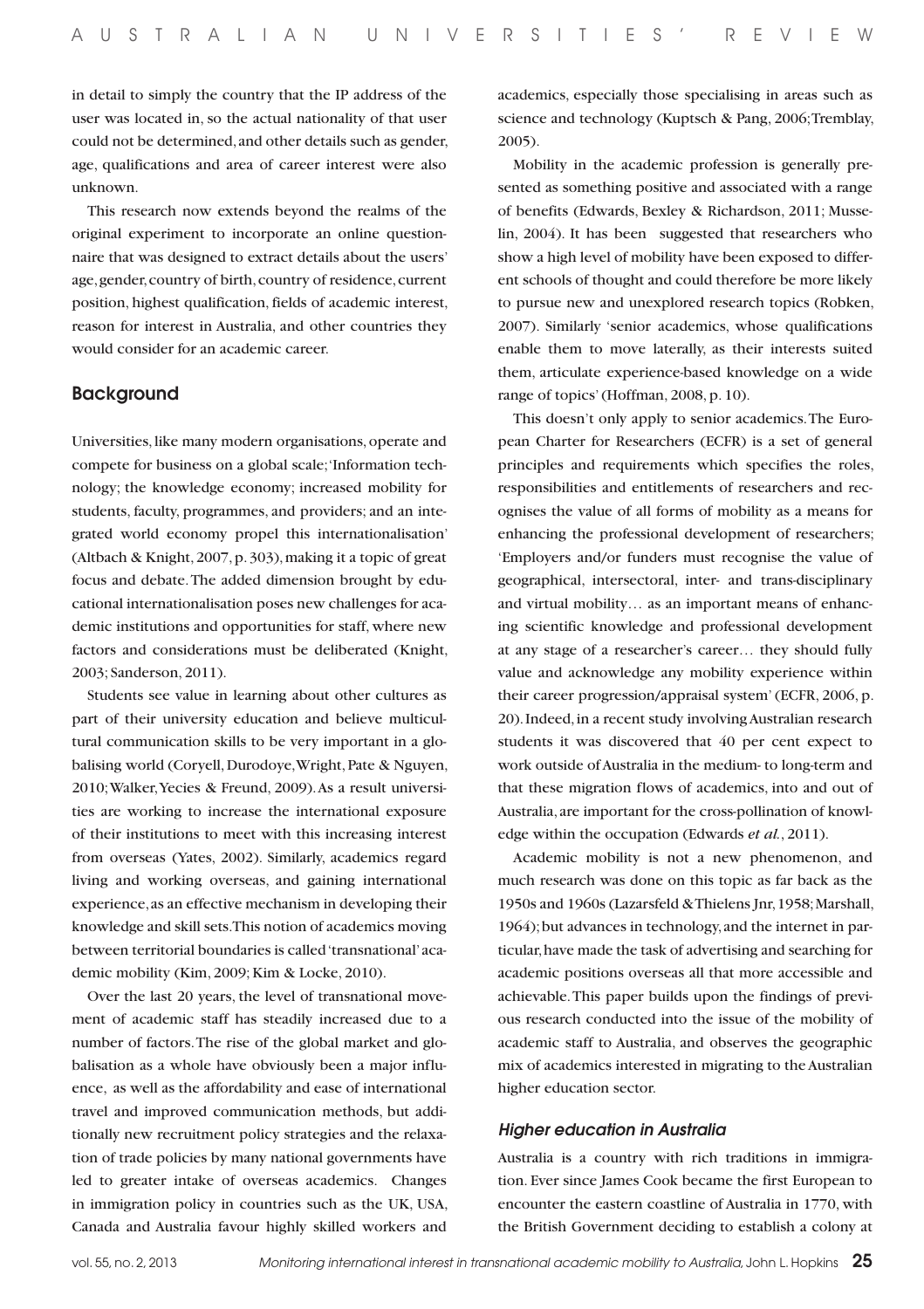Botany Bay seventeen years later (Baker, 2002), it has continued to attract a steady mix of migrants from around the world; never more so than today.

Australia's population reached an estimated 22.5 million in September 2012 and the Department of Immigration and Citizenship (DIAC) is forecasting a gradual annual rise in net overseas migration to a level of approximately 262 000 by June 2016 (DIAC, 2012). Census data from the Australian Bureau of Statistics (ABS) also show that 26 per cent of Australia's population was born overseas, and a further 20 per cent had at least one overseas-born parent, which is a greater proportion than that of any other recognised migration country (ABS, 2011).

There are 39 universities in Australia (AEN, 2013), most being government owned and largely funded by the Australian Federal Government's Department of Employment, Education and Training (Abbott & Doucouliagos, 2003), and 17 of which are listed in the top 500 of the Shanghai Jiao Tong University (SJTU) Academic Ranking of World Universities 2009 (SRC, 2009). All higher education providers in Australia must be listed on the Australian Qualifications Framework Register of Recognised Education Institutions and Authorised Accreditation Authorities in Australia – this register being developed under the instruction of the Commonwealth, State and Territory Education and Training Ministers (CSHE & CHEMP, 2008).

On average, Australian universities now receive 15 per cent of their annual revenue from international student fees (Sheil, 2010). Indeed, for the tax year 2009-2010 Australia's overall education services exports were estimated at \$19.1 billion, a 10.2 per cent (\$1.8 billion) increase on the previous year (ABS, 2010).

The number of full time, or full time equivalent, members of staff employed at Australian universities has grown by 27 per cent over the last ten years – from 61,192 in 1999 to 77,491 in 2009. The number of senior lecturers (Level C) has grown to 9,159 from 7,673, and lecturers (Level B) from 10,277 to 12,753, over the same period (DEEWR, 2009). At the same time academic mobility out of Australia is also at record levels, although in numerical terms it is more than counterbalanced by the inflow of immigrant academics. In the field of sciences for instance, 'more than 2,000 of the science academics (almost one third) in Australia attained their highest qualification from a higher education institution outside Australia' (Edwards & Smith, 2009, p. 22), with Hugo (2005) predicting that 'Australian universities over the next decade will be faced by their largest recruitment task for three decades. This task will be addressed in a context of the most competitive international labour market for the most skilled academics, scientists, technologists, and researchers that has ever existed. If Australian universities are to maintain their current levels of excellence, let alone enhance them, a range of innovative human resource strategies will need to be initiated.'

This level of activity and mobility makes Australia a particularly interesting subject upon which to base this study – with such an inflow of immigrant skilled academics, attempting to identify the global regions that are generating the most interest is an important issue for investigation.

#### *The Internet as a research tool*

Data collection via the Internet 'is one of the most revolutionary changes in the market research industry in the past 40 years' (Taylor, 1999, p. 52). Its key advantage being its ability to facilitate access to subjects that would be difficult to reach via other mechanisms (Jones, 1999), regardless of geographic constraints, and in real time. Browser-based research is highly flexible and can take many different forms,;'not only can any paper-andpencil study appear on a browser, but the medium can also provide unique, new opportunities for a researcher' (Stanton & Rogelberg, 2001, p. 201). The Internet has an almost unlimited audience, there is no need to know who your audience is or to invite them, as they will come and find you if you're offering information they are interested in, and there are tools available that will collect data for you automatically; these instruments can be left running, collecting data, unattended. For these reasons, an Internet-based approach was seen as the most effective mechanism for collecting primary data from very large, global, extremely diverse cohort (Hewson, Yule, Laurent & Vogel, 2003; Illingworth, 2012).

One of the emerging trends of the 21st century is the use of the Internet as not just a tool for retrieving information, but also as a resource for self-help and guidance (Amir, Gati & Kleiman, 2008). Evidence exists to suggest that individuals are increasingly turning to the Internet for the task of career exploration: that is, those activities that individuals engage in for the purpose of promoting career development, choice, or adjustment (Boyce & Rainie, 2003; Gore, Bobek & Robbins, 2006; Kommers & Rainie, 2002). It is estimated that approximately four million users do exactly this everyday (Boyce & Rainie, 2003). The Internet now means that the effort, and cost, of searching online for career opportunities are completely independent of the proximity of the job seeker to the actual vacant position. Access to information about vacant positions is just as readily available whether you are located in the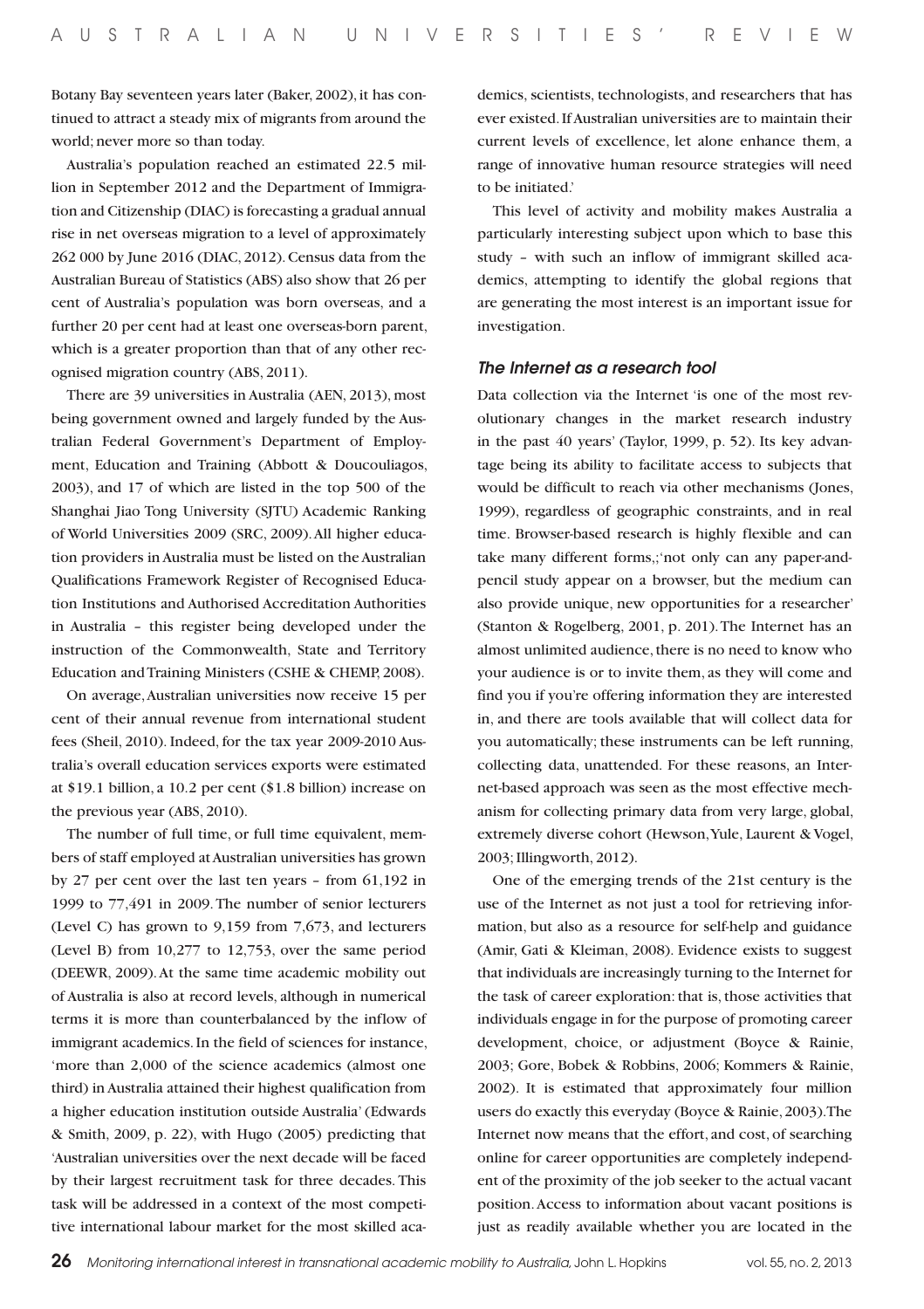same city or on the other side of the world (Stevenson, 2009; Tso, Yau & Cheung, 2010).

This online career exploration therefore raises the possibility of using the Web to observe and monitor aspects of human behaviour (Goncalves & Ramasco, 2008). The Internet offers more data than ever before on the habits and preferences of customers, and web analytics offer a mechanism for recording and documenting this information (Phippen, Sheppard & Furnell, 2004). Web analytics is the collection, measurement, monitoring, analysing and reporting of web usage data to help better understand visitor experiences (Hasan *et al.*, 2009; Hopkins, 2011), which can be employed in monitoring visits to websites whilst discretely collecting data about those visitors. This has obvious business applications but can be used as a powerful tool for research. Therefore, in order to measure global interest in transnational academic mobility to Australia it was decided that one mechanism would be to establish a web portal and extract web analytics data about the visitors to that site

over a twelve month period.

In addition to analytics data it was also decided to link the web portal to an online questionnaire in an attempt to acquire further demographic data about the visitors to the site. In utilising this mixed-method approach

it was hoped that a more detailed profile of those interested in transnational academic mobility to Australia could be developed.

#### *Google Analytics*

Google Analytics (GA) is a free web analysis service offered by Google, originating in 2006 as a result of Google's acquisition of the web analytics software firm Urchin, which facilitates the capture of detailed statistics about the visitors to chosen websites.

GA is a user-friendly application that provides time series data about the behaviour of visitors to a website. It can identify how they arrived at a site, whether they were referred to the site via a search engine, a referring site, or are a direct visitor (Plaza, 2009), and whether they are new visitors, return visitors, paid search traffic or non-paid search traffic. The location of the visitors can be broken down into different levels of detail, such as continent, country or city; and GA can be used to track web-enabled phones, mobile websites and mobile apps. It is primarily a tool for measuring the success of a website, marketing

effort, products and services, and is accepted as the industry standard (Ledford, Teixeira, & Tyler, 2009).

Once a GA account has been set up any number of website domains can be tracked via the GA dashboard. After entering the URL of the site you wish to track a section of code is automatically generated which must then be pasted in to the header section of the html source code of the web pages that are to be tracked. Approximately 24 hours after this process has been completed tracking of the analytics of that page begins.

#### **Methods**

The aims of this study were two-fold:

- 1. To triangulate the GA analytics results with those of an online survey to create a richer, more detailed, depiction of transnational interest in academic mobility to Australia
- 2. To assess the suitability of GA as a data collection tool, in comparison with the method employed in a previ-

ous study which was based around raw logs.

This mixed methods approach to research is rapidly growing in popularity and gives researchers the freedom to mix and match different design components, from individual mono-meth-

ods, to increase the potential for answering research questions in a more detailed manner. Described as 'the natural complement to traditional quantitative and qualitative research,' the approach acknowledges the importance of more traditional quantitative and qualitative research but offers an additional 'powerful third paradigm choice that often will provide the most informative, complete, balanced, and useful research results' (Johnson, Onwuegbuzie & Turner, 2007, p. 129). A mixed methods approach allows triangulation, limits weaknesses that may be inherent in any single methodology, and removes the possibility of common method bias (Johnson & Onwuegbuzie, 2004; Tashakkori & Teddlie, 2002). However it does generate more results and, therefore, usually requires lengthier discussion and analysis.

#### *Establishing a web portal*

To examine these research themes a web portal, a site that provides users with online information and information-related services (Yang, Cai, Zhou & Zhou, 2005), was established as the survey instrument. The portal had

**The Internet now means that the effort, and cost, of searching online for career opportunities are completely independent of the proximity of the job seeker to the actual vacant position.**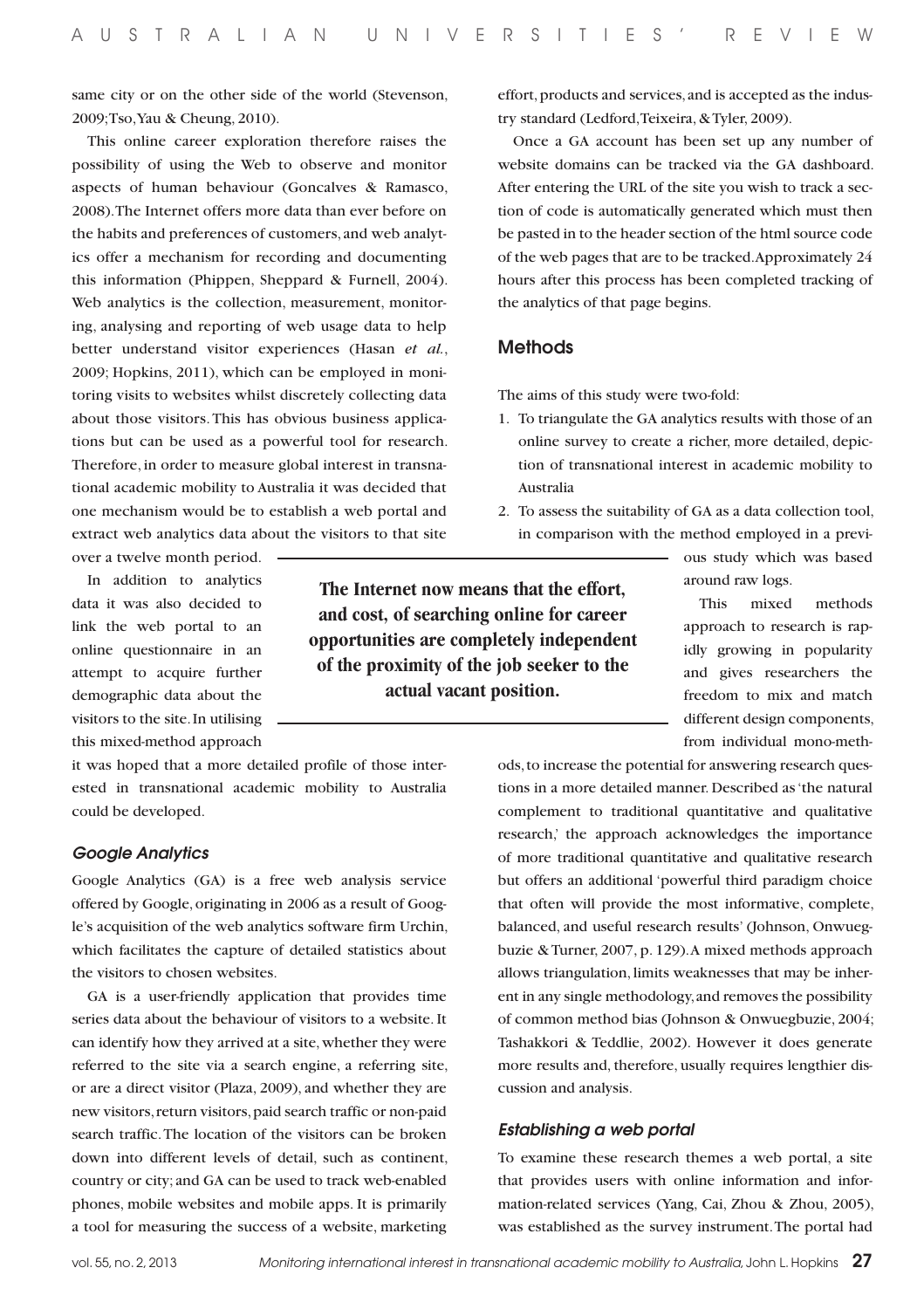to be designed in such a way as to generate significant interest amongst those parties looking for information on academic vacancies in Australia, by offering valuable information on the subject, and structure it in a way that would make it easy for potential users to find.

The website academicjobsaustralia.com was originally developed for this research in November 2008, and was designed to act as a gateway containing links to typical content that users, looking at the possibility of a career in academia in Australia, would be interested in. Such content included a listing of and links to all major universities in the country, direct links to each university's careers/ jobs pages, and links to information about the geographical location of their numerous campuses.

This researcher had recently been through the process of looking for, and securing, an academic position in Australia himself, so was able to draw upon twelve months of his own experiences as to what kind of information users would most likely be interested in finding out, in an attempt to maximise the appeal of the site. All the design, development, platform testing, and piloting of the new website was done in-house, and off line, with research students assisting in testing the robustness and accuracy of the site's operation.

The Google search engine was chosen as the main distribution outlet for this study as it is the most used search engine on the web, with an 85 per cent global market share (Netmarketshare, 2012), which indexes billions of web pages, and is accessible to users all over the world via the use of keywords and operators. Within the first three months of the site's launch, due to increasing traffic and interest, the site was also automatically listed on the Yahoo! search engine, reaching a further eight per cent of the global search engine traffic. The same can now also be said for the world's third largest search engine Bing (with a four per cent share of the global market).

At the time of writing, when searching the term 'academic jobs Australia', the site was listed on the first page of results on the Google.com search engine, in second position. It also features in second position on Bing.com, and is in the number one non-sponsored link position on Yahoo.com. As the author has a background in web design there were no external costs associated in developing the website, or marketing it to appear on the first page of results listing on the Google search engine, but there were hosting costs of approximately A\$100 per year.

The GA dashboard, with its ability to accurately identify the location of website visitors, was configured to monitor traffic to this portal in order to establish where the



demic Jobs in Australia

Australia's academic reputation is on the rise, officially home to six of the top 50 universities in the world\* its<br>credentials for boasting institutes with high standards of teaching and research are in the ascendance. Th

Printed below is a list of links and information that I collated whilst daming my mipration. From an acedemic<br>Career in the UK to one in Australia, in 2008. Unks will take you directly to the homepages of all major univer<br> \*Source: OS Quacquarelli Symond

| <b>Institution</b>                                                       | Homepage                                | <b>Vacancies Page</b>                                                | <b>Campus Locations</b>                                                                                                                                                                |  |
|--------------------------------------------------------------------------|-----------------------------------------|----------------------------------------------------------------------|----------------------------------------------------------------------------------------------------------------------------------------------------------------------------------------|--|
|                                                                          | Adelaide University www.adelaide.edu.au | www.adelaide.edu.au/iobs                                             | Adelaide(SA), Singapore<br>(Asia)                                                                                                                                                      |  |
| <b>Australian Catholic</b><br><b>University</b>                          | www.acu.edu.au                          | www.acu.edu.au/careers                                               | Melbourne (VIC),<br>Ballarat (VIC), Brisbane<br>(QLD), Canberra (ACT),<br>Strathfield (NSW),<br>Sydney (NSW)                                                                           |  |
| Australian Maritime www.amc.edu.au<br>College                            |                                         | www.amc.edu.au/<br>management-and-logistics/career-<br>opportunities | Launceston (TAS)                                                                                                                                                                       |  |
| <b>The Australian</b><br><b>National University</b>                      | www.anu.edu.au/index.php                | tobs.anu.edu.au                                                      | Canberra (ACT).<br>Coonabarabran (NSW),<br>Darwin (NT), Bawley<br>Point (NSW)                                                                                                          |  |
| <b>Avondale College</b>                                                  | www.avondale.edu.au                     | www.avondale.edu.au/<br>staff::Jobs @ Avondale                       | Cooranbong, Sydney<br>(Both NSW)                                                                                                                                                       |  |
| <b>Batchelor Institute</b><br>of Indigenous<br><b>Tertiary Education</b> | www.batchelor.edu.au                    | www.batchelor.edu.au/<br>people/current-vacancies                    | Batchelor (NT), Alice<br>Springs (NT)                                                                                                                                                  |  |
| <b>Bond University</b>                                                   | www.bond.edu.au                         | www.bond.edu.au/employ                                               | Robina (QLD)                                                                                                                                                                           |  |
| <b>Carnegie Mellon</b><br><b>Heinz</b> College                           | www.heinz.cmu.edu/australia             | www.heinz.cmu.edu/recruiters                                         | Adelaide (SA)                                                                                                                                                                          |  |
| <b>Central Queensland</b><br><b>University</b>                           | www.cau.edu.au                          | www.cau.edu.au/fobs@cauni                                            | Brisbane (QLD),<br>Bundaberg (QLD),<br>Emerald (QLD),<br>Gladstone (QLD), Gold<br>Coast (QLD), Mackay<br>(QLD), Melbourne (VIC),<br>Noosa (QLD),<br>Rockhampton (QLD),<br>Sydney (NSW) |  |
| <b>Charles Darwin</b><br>University                                      | www.cdu.edu.au                          | www.cdu.edu.au/ohrs/jobsatcdu.html                                   | Alice Springs,<br>Casuarina, Jabiru,<br>Katherine, Nhulunbuy,<br>Palmerston, Tennant<br>Creek, Yulara (all NT)                                                                         |  |
| <b>Charles Sturt</b><br>University                                       | www.csu.edu.au                          | www.csu.edu.au/iobs                                                  | Albury-Wodonga,<br>Bathurst, Dubbo,<br>Orange, Wagga Wagga<br>(all NSW)                                                                                                                |  |
| Curtin University of www.curtin.edu.au<br>Technology                     |                                         | iobs.curtin.edu.au                                                   | Bentley, Geraldton,<br>Kalgoorlie, Margaret                                                                                                                                            |  |

*Figure 1: academicjobsaustralia.com web portal*

main areas of interest lie for information about academic careers in Australia.

#### *Online Survey*

Online survey research is an efficient approach for leveraging the Internet in gaining access to specific cohorts of people, regardless of geographical location or time zones, in a short space of time (Garton, Haythornthwaite & Wellman, 1999). By being able to access these virtual communities researchers have the ability to isolate groups of individuals that share specific interests, attitudes, beliefs, positions or characteristics, despite the fact that they might be living thousands of miles apart (Wright, 2005; Yun & Trumbo, 2000).

The nature in which online surveys are designed also means that they collect data automatically, allowing researchers to simultaneously work on other projects, and don't require additional costs such as stationery, postage, and travel (Llieva, Baron & Healey, 2002; Wright, 2005).

In this instance, a short online questionnaire was developed that consisted of nine questions designed to extract details about users' age, gender, country of birth, country of residence, current position, highest qualification, fields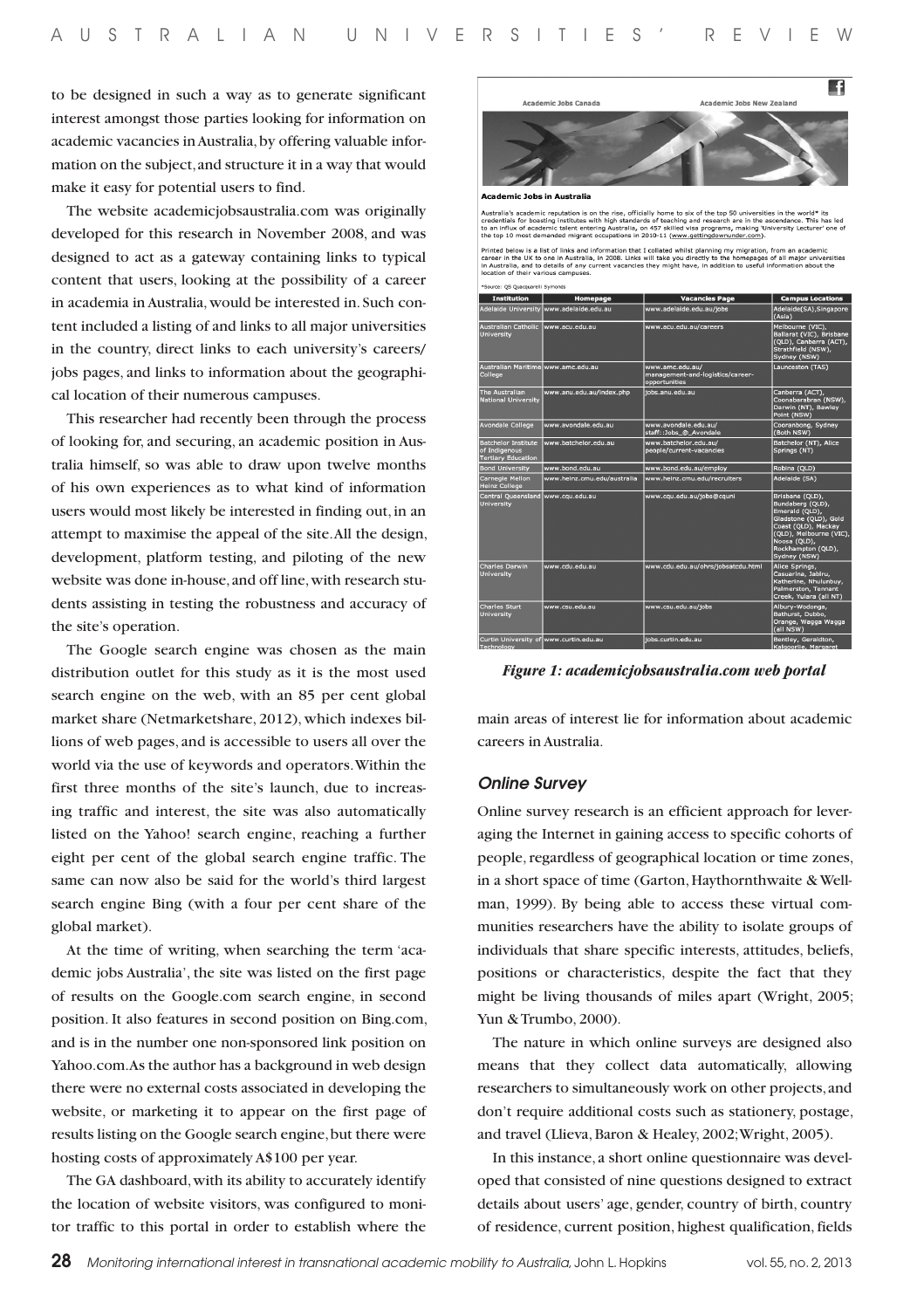| <b>Ouestion</b>                                                                                      | <b>Answer Options</b>                                                                                                                                                           |  |  |
|------------------------------------------------------------------------------------------------------|---------------------------------------------------------------------------------------------------------------------------------------------------------------------------------|--|--|
| 1. Age                                                                                               | Under 25<br>25-39<br>40-54<br>$55+$                                                                                                                                             |  |  |
| 2. Gender                                                                                            | Male<br>Female                                                                                                                                                                  |  |  |
| 3. Country of Birth                                                                                  | Textbox                                                                                                                                                                         |  |  |
| 4. Country of Residence                                                                              | Textbox                                                                                                                                                                         |  |  |
| 5. Current Position                                                                                  | <b>PhD</b> Student<br>Research Assistant<br>Postdoctoral Researcher<br>Lecturer<br>Senior Lecturer<br><b>Associate Professor</b><br>Professor<br>Other (additional text option) |  |  |
| 6. Highest Qualification                                                                             | PhD<br><b>Masters</b><br><b>Bachelors</b><br>Other (additional text option)                                                                                                     |  |  |
| 7. What is your objective in<br>searching for information<br>about academic careers in<br>Australia? | Just looking<br>Interested in short-term<br>employment<br>Interested in long-term<br>employment<br>Interested in long-term<br>employment leading to resi-<br>dency/citizenship  |  |  |



*Figure 2: Drop down menu facilitates the selection of specific data date range*

|     | Country / Territory         | <b>Visits</b> | ↓     |                | City         | <b>Visits</b> | ↵   |
|-----|-----------------------------|---------------|-------|----------------|--------------|---------------|-----|
| 1.  | Australia                   |               | 1,658 | 1.             | Sydney       |               | 557 |
| 2.  | United Kingdom              |               | 947   | $\overline{2}$ | Melbourne    |               | 419 |
| 3.  | <b>United States</b>        |               | 741   | 3.             | Brisbane     |               | 221 |
| 4.  | Canada                      |               | 270   | 4.             | London       |               | 160 |
| 5.  | New Zealand                 |               | 267   | 5.             | Singapore    |               | 153 |
| 6.  | India                       |               | 190   | 6.             | Auckland     |               | 123 |
| 7.  | Germany                     |               | 166   | 7.             | Adelaide     |               | 94  |
| 8.  | Singapore                   |               | 156   | 8.             | Perth        |               | 94  |
| 9.  | Greece                      |               | 129   | 9.             | Canberra     |               | 90  |
| 10. | Ireland                     |               | 126   | 10.            | Athens       |               | 83  |
| 11. | Japan                       |               | 120   | 11.            | Dublin       |               | 79  |
| 12. | Netherlands                 |               | 120   | 12.            | Hong Kong    |               | 74  |
| 13. | Malaysia                    |               | 101   | 13.            | (not set)    |               | 64  |
| 14. | Italy                       |               | 90    | 14.            | Wellington   |               | 56  |
| 15. | China                       |               | 84    | 15.            | Kuala Lumpur |               | 47  |
| 16. | Hong Kong                   |               | 74    | 16.            | Dubayy       |               | 35  |
| 17. | South Africa                |               | 69    | 17.            | Manchester   |               | 35  |
| 18. | France                      |               | 61    | 18.            | Hobart       |               | 34  |
| 19. | Iran                        |               | 52    | 19.            | Edinburgh    |               | 34  |
| 20. | Switzerland                 |               | 48    | 20.            | Glasgow      |               | 34  |
| 21. | Spain                       |               | 48    | 21.            | London       |               | 32  |
| 22. | Turkey                      |               | 48    | 22.            | Berlin       |               | 32  |
| 23. | Portugal                    |               | 47    | 23.            | Toronto      |               | 31  |
| 24. | <b>United Arab Emirates</b> |               | 46    | 24.            | Oxford       |               | 31  |
| 25. | Sweden                      |               | 43    | 25.            | Christchurch |               | 29  |

#### *Figure 3: The geographical distribution of the top 25 unique visitors by country and city*

facilitates the easy generation of daily, weekly, monthly or annual reports; or indeed for any specific period required. As the online survey incorporated in this experiment was live from 1 November 2011, until 31 October 2012, this was the time selection taken in order to align with the survey results for that period.

Over that twelve month period there were a total of 10,278 visits to the site, from 6,468 unique visitors, residing in 114 different countries. GA derives these locations by mapping IP addresses to physical geographic positions and, by using a function called Advanced Segments, these results can be adjusted to display only the unique visitors to the site, filtering out return visitors. This study is not concerned with returning visitors so, from this point on, only unique visitors are discussed.

## **Results**

#### *Google Analytics*

academia are you most interested in (e.g. Medicine, Computer Science, Engineer-

Are you also interested in academic opportunities in countries other than Australia? If yes, please list:

ing etc.)?

The GA dashboard presents an audience overview report that allows visitor data to be broken down by any date range, via the use of a dropdown calendar menu. This

of academia they are interested in, reason they are interested in Australia, and other countries they might consider holding an academic position in. A hyperlink to the questionnaire, hosted by surveymonkey.com, was added to the bottom of the academicjobsaustralia.com portal page.

Textbox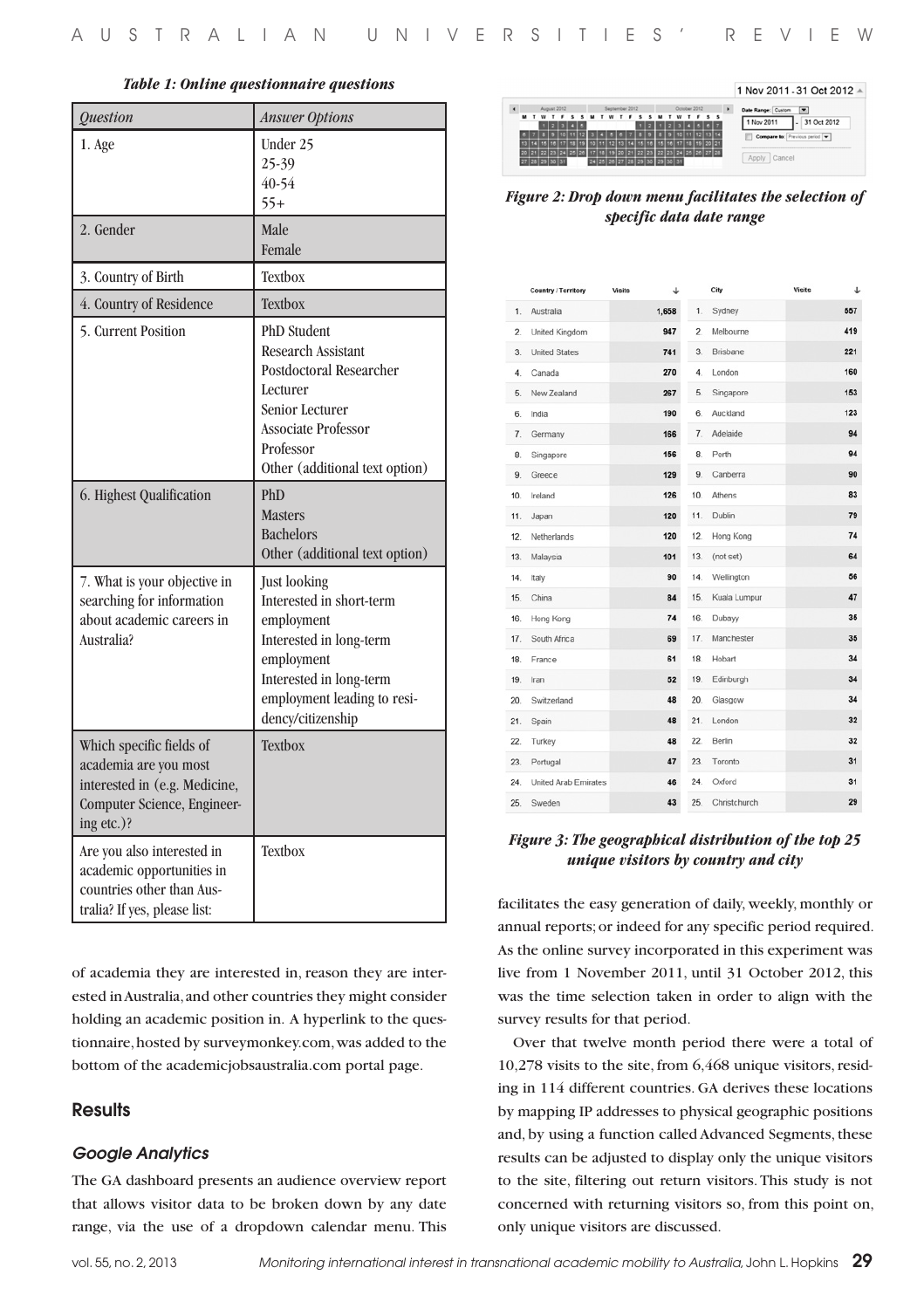The largest proportion of unique visitors was identified as originating from within Australia itself (25.6 per cent), followed by the UK (14.6 per cent) and the USA (11.5 per cent). The city where most visitors resided was discovered to be Sydney, closely followed by Melbourne, and then Brisbane. The cities that represented the most unique visitors, lying outside the Australasia region, were found to be London (UK), Singapore, and Athens (Greece). GA is also capable of segmenting visitor by their continents and sub-continents, as well as by country and city as they have been here.

GA also captures the preferred language setting that visitors have their web browsers configured to. This measurement can be important in capturing the native language of the user as many countries now have extremely diverse populations speaking different languages and dialects. The visitors accessing the site were found to be using 71 different language browser settings, the vast majority of which (88.2 per cent) were set to a version of English (US/UK English etc.). The second most popular language setting was Chinese-Taiwan (1.4 per cent), followed by French, Japanese, and German.

Although not utilised in this particular experiment GA also captures data relating to the visitor's service provider, browser type, operating system, screen colour/resolution and Flash/Java support, as well as differentiating between direct, referral, search, mobile and tablet traffic. The availability of this data has significant potential to influence future research.

#### *Survey Data*

Over the one year experimental period, a total of 111 responses were received. The survey data was recorded automatically, via Survey Monkey, and later extracted into MS Excel to generate the following graphs. Respondents were found to be born in 32 different countries, whilst residing in 28 different countries, the largest percentage being from the 25–39-year-old age range, and there were exactly twice the number of male respondents to female respondents (n=74 vs. n=37), which supports the findings of Jöns (2011) which state that female academics are generally less geographically mobile than their male counterparts. Sixty-three per cent of respondents (n=70) had a PhD whilst 26 per cent (n=29) were currently undertaking one (Figure 4).

After PhD student the next most popular currently held positions were Lecturer, Senior Lecturer and Post Doctoral Researcher. 'Other' miscellaneous positions included educator, sessional teacher, and Dean.





*Figure 6: Strength of Interest*

These results were closely aligned with the GA data, collected over the same period, identifying those taking part in the survey as residing mainly in Australia, UK, USA, New Zealand and Canada, considering this was such a smaller sample size.

When comparing the country of residence results, with those of country of birth, it can be seen that a much lower number of people were born in Australia compared with those residing there (n=15 vs. n=27). Similarly, with New Zealand only three participants were born there but nine were residing there. This supports what census data says about the percentage of Australians and New Zealanders that were born overseas being greater than that of any other recognised migration countries in the world (NCS, 2006). A similar pattern can also be identified in the results collected for the UK and USA.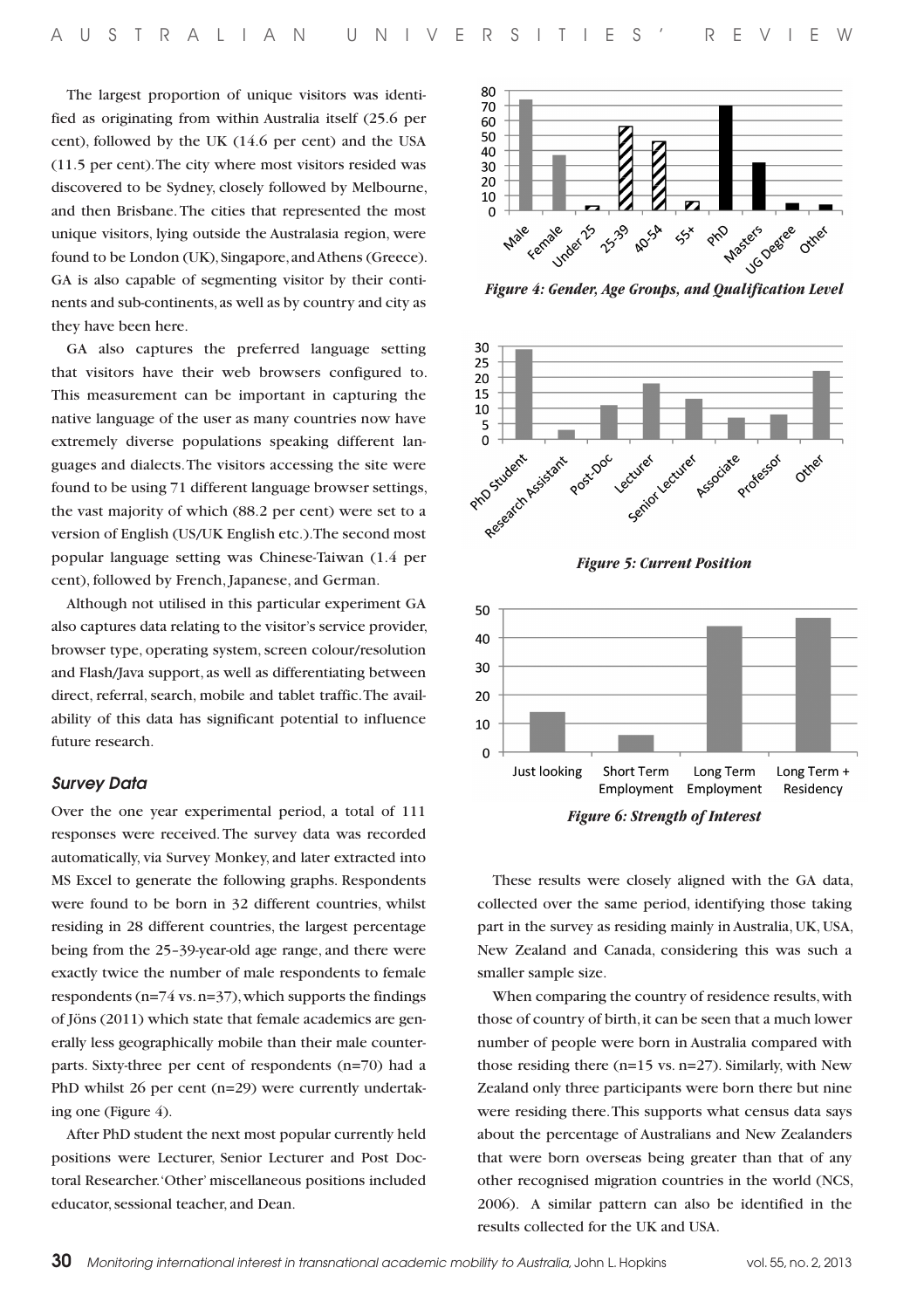

*Figure 7: Country of Residence*



*Figure 8: Country of Birth*



*Figure 9: Other countries of interest for transnational mobility*



*Figure 10: Main academic fields of interest*

It can also be seen that a disproportionately high number of people were born in India, compared to the percentage of those identified by GA as residing there; whilst only four people who took part in the online survey were residing in India, 10 people overall were actually born there. If this is a representative sample it can then be projected that a greater number of Indianborn academics (in the region of 500) are accessing the site each year than the GA results would indicate. This would make them the fourth largest cohort after their Australian, US and UK counterparts. There were also participants in the online survey residing in Turkey, Botswana, Netherlands, Norway, Russia, Singapore, Sweden and Switzerland, but nobody taking part in the survey was actually born in those countries (as highlighted in Figure 7). Conversely, nobody residing in Bangladesh, Chile, Cyprus, Fiji, Iran, Jamaica, Malawi, Malta, Mauritius, Pakistan, Poland, Romania or Tanzania accessed the site but, according to the survey results, there were a number of participants born in each of those countries (as highlighted in Figure 8) .

Survey respondents expressed an interest in 89 different academic fields in total, and their interests were as diverse as Urban Planning and Criminology to Neurogastroenterology and Anthropology. The highest levels of interest, however, were found to be in the Education  $(n=15)$ , Business  $(n=10)$ , Psychology (n=10) and Social Science (n=10) disciplines.

#### *Experimental Limitations*

The Internet population has sometimes been regarded as being non-representative, with certain members of the global population, or in spe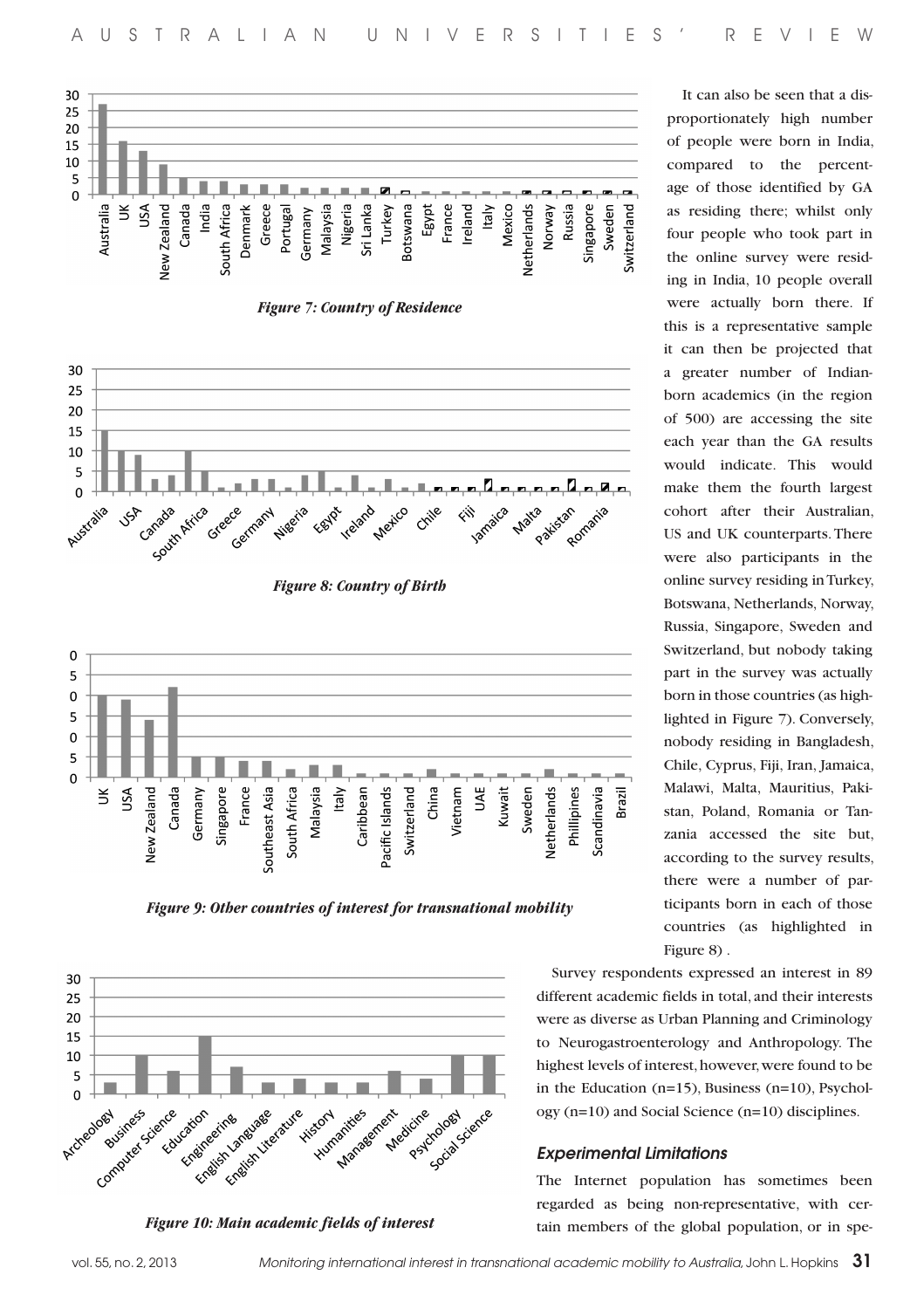cific countries, not having equal access to the Internet as others. Women, people of limited financial resources, members of some racial and ethnic minorities, people at low education levels, and older age groups may all fall into this category (Zhang, 1999). These factors could limit the accuracy of the results from this study, though to what extent is obviously unknown. However, it can be assumed that, in the global workspace, the use of the Internet would be the primary mechanism in locating information regarding higher education vacancies, especially overseas, so perhaps this is not too significant a limitation.

The web portal established for this experiment is available in English language only, which may have limited its audience although, as Australia is an English speaking country, a high level of English would most likely be expected from applicants looking at academic opportunities in Australia.

Despite there being a large number of Chinese academics working in institutions across Australia, this research has not been able to extract any significant data to identify the level of interest coming from that country. Whilst Google Analytics was able to recognise a number of Chinese visitors to the web portal nobody from China took part in the online survey. This is possibly due to the strict internet access laws in China, meaning that users might not have been able to take part in the SurveyMonkeyhosted online survey.

## **Conclusions**

The mixed method approach adopted by this research combines the strengths of web analytics and online surveys in mapping the current landscape for interest in mobility into Australian academic careers. Google analytics enabled the identification of the geographical location of visitors to the academicjobsaustralia.com website, down to city level and over specific date ranges, and detected the users' preferred language options; whilst the addition of an online survey into the experimental method allowed the analytics data to be blended with general demographical information about the visitors' country of birth, highest qualification, current position and specific areas of interest.

On analysing this combination of results it was concluded that those interested in an academic position in Australia are mostly male, highly qualified, between the ages of 25 and 54, living in Australia, USA or UK but possibly born in India, Sri Lanka or South Africa, speaking English, are looking for a long-term academic appointment in the field of education, business, psychology or social

science, and are also interested in transnational academic mobility opportunities to Canada, UK or USA. This is a richer, more detailed, depiction of transnational interest in academic mobility to Australia than was possible with the original experiment.

Compared with the previous instrument that was based around raw logs, the GA version of web analytics was found to offer greater accuracy in the identification of the location of visitor, where the level of detail achievable was only at country level, and was able to resolve an issue regarding the location of '.com' domains that allowed more accurate data on US visitors to be captured. With raw logs numbers can also be grossly overestimated due to the nature in which search bots and automated queries are counted together. The numbers reported by Google Analytics actually underestimate traffic slightly, and the software has very strict rules regarding what should be considered to be a visitor or a page view (Scocco, 2011). This would explain any discrepancies between the number of visits recorded during this and the earlier experiment, and indicates that the GA data is a more accurate reflection of interest in the portal. GA's tracking is regarded as being extremely reliable to the point where it is now widely considered as the industry standard.

Building upon the findings established in the earlier experiment (Hopkins, 2011), this research set out to record a mixture of quantitative and qualitative data about international interest in transnational academic mobility to Australia, to produce original findings that would overcome earlier limitations, encourage further debate, and influence future educational policy making. It was successful in achieving that, through the unique combination of Google Analytics and an online survey, and was able to develop a more detailed depiction of that transnational nature and multicultural make up of the academic profession. In being able to ascertain the users' locations, and knowing some basic demographical information about them, academic recruiters may want to focus their efforts on areas that generate a lot of traffic, knowing there is a confirmed audience in situ. Alternatively, areas currently generating little traffic may be identified as untapped markets.

It is believed that this research makes a significant contribution to the existing body of academic literature, concerning academic migration to Australia, and that the method employed herein has great potential for application in many other fields of future academic research.

**John L. Hopkins is a Senior Lecturer at Victoria University, Melbourne, Victoria.**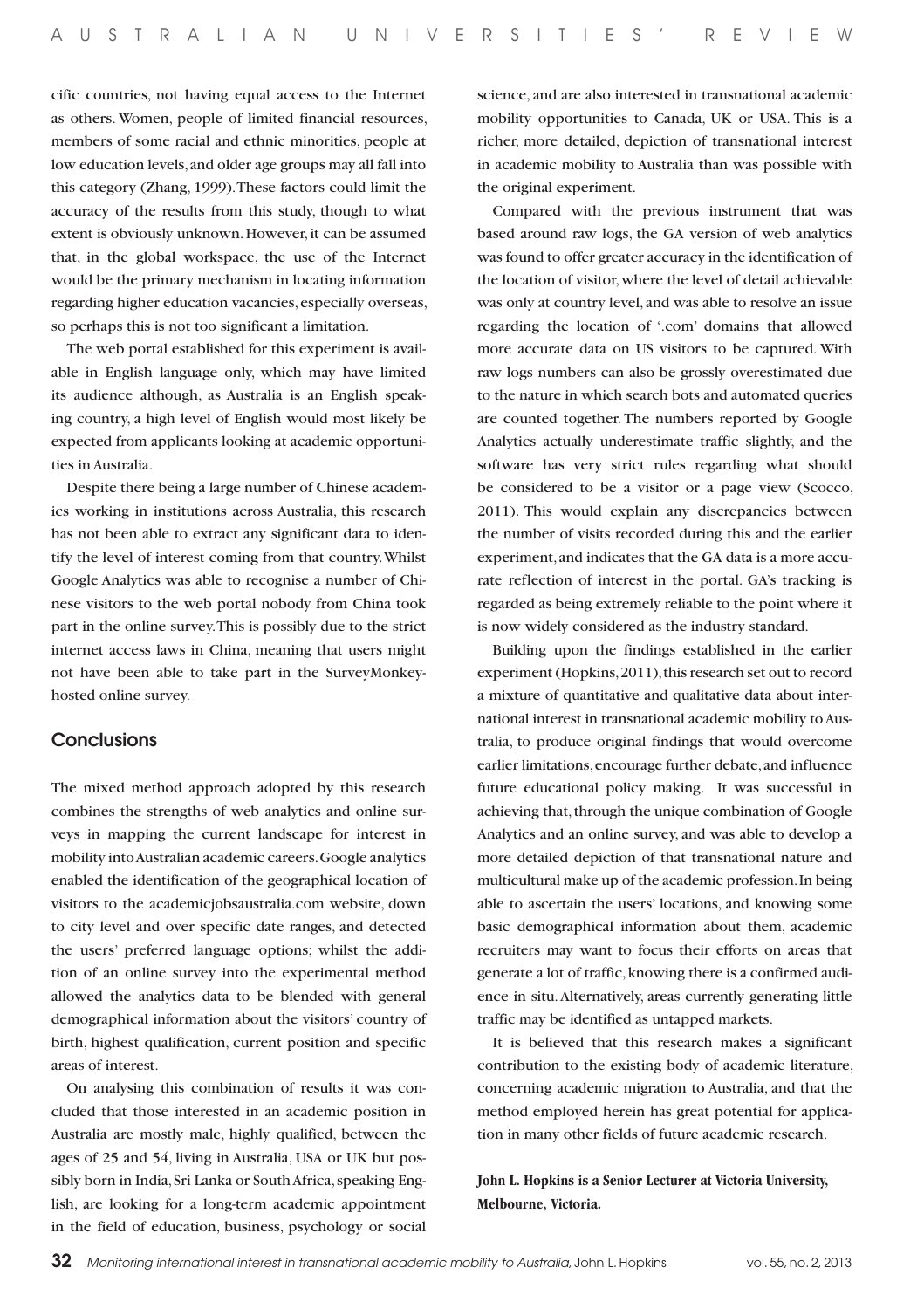## References

Abbott, M., & Doucouliagos, C. (2003). The efficiency of Australian universities: a data envelopment analysis. *Economics of Education Review, 22*(1), 89-97.

ABS. (2010). *Analysis of Australia's Education exports.* Australian Bureau of Statistics.

ABS. (2011). *Reflecting a Nation: Stories from the 2011 Census.* Australian Bureau of Statistics.

AEN. (2013). *List of Universities in Australia*. The Australian Education Network University and College Guide.

Altbach, P., & Knight, J. (2007). The internationalization of higher education: Motivations and realities. *Journal of Studies in International Education, 11*(3), 290-305.

Amir, T., Gati, I., & Kleiman, T. (2008). Understanding and Interpreting Career Decision-Making Difficulties. *Journal of Career Assessment, 16*(3), 281-309.

Baker, S. (2002). *The Ship - Retracing Cook's Endeavour Voyage*: BBC Worldwide.

Boyce, A., & Rainie, L. (2003)*. Online job hunting.* Pew Internet Project.

Coryell, J. E., Durodoye, B. A., Wright, R. R., Pate, P. E. & Nguyen, S. (2010). Case Studies of Internationalization in Adult and Higher Education; Inside the Processes of Four Universities in the United States and the United Kingdom. *Journal of Studies in International Education, 16*(1), 75-98.

CSHE, & CHEMP. (2008). *Proposal for an Australian Higher Education Graduation Statement*: Centre for the Study of Higher Education, The University of Melbourne

DEEWR. (2009). *Staff 2009: Selected Higher Education Statistics*. Department of Education, Employment and Workplace Relations.

DIAC. (2012). *The Outlook for Net Overseas Migration*. December 2012.

ECFR. (2006). *The European Charter for Researchers and the Code of Conduct for their Recruitment as a driving force for enhancing career prospects.* Paper presented at the European Presidency Conference, House of Industry, Vienna, Austria. Retrieved from http://www.eua.be/eua/jsp/en/upload/ report\_web%20221006.1161606166446.pdf

Edwards, D., Bexley, E., & Richardson, S. (2011). *Regenerating the Academic Workforce - The careers, intentions and motivations of higher degree research students in Australia.* Findings of the National Research Student Survey (NRSS).

Edwards, D., & Smith, T. F. (2009). Supply issues for science academics in Australia: now and in the future. *Higher Education, 60*(1), 19-32.

Garton, L., Haythornthwaite, C., & Wellman, B. (1999). Studying on-line social networks. In S. Jones (Ed.), *Doing Internet Research: Critical Issues and Methods for Examining the Net* (pp. 75-105). Thousand Oaks, CA: Sage.

Goncalves, B., & Ramasco, J. J. (2008). Human dynamics revealed through Web analytics. *Physical Review E, 78*(2).

Gore, P., Bobek, B. L., & Robbins, S. B. (2006). Computer-Based Career Exploration: Usage Patterns and a Typology of Users. *Journal of Career Assessment, 14*(4), 421-436.

Hasan, L., Morris, A., & Probets, S. (2009). Using Google Analytics to Evaluate the Usability of E-Commerce Sites. *Lecture Notes in Computer Science, 5619,* 697-706.

Hewson, C., Yule, P., Laurent, D., & Vogel, C. (2003). *Internet Research Methods: A Practical Guide to the Social and Behavioural Sciences*: Sage Publications Ltd

Hoffman, D. M. (2008). Changing Academic Mobility Patterns and International Migration: What Will Academic Mobility Mean in the 21st Century? *Journal of Studies in International Education, 13*, 347.

Hopkins, J. L. (2011). Web analytics as a research tool for monitoring international interest in transnational academic mobility to Australia. *Australian Universities' Review, 53*(2), 11-20.

Hugo, G. (2005). Demographic Trends in Australia's Academic Workforce. *Journal of Higher Education Policy and Management, 27*(3), 327-343.

Illingworth, N. (2012). *The Internet Matters: Exploring the Use of the Internet as a Research Tool*. Sociological Research Online.

Johnson, R., & Onwuegbuzie, A. (2004). Mixed Methods Research: A Research Paradigm Whose Time Has Come*. Educational Researcher, 33*(4), 14-26.

Johnson, R., Onwuegbuzie, A., & Turner, L. (2007). Toward a Definition of Mixed Methods Research. *Journal of Mixed Methods Research, 1*(2), 112-133.

Jones, S. (Ed.). (1999). *Studying on-line social networks*. Thousand Oaks, CA: Sage.

Jöns, H. (2011). Transnational academic mobility and gender. *Globalisation, Societies and Education, 9*(2), 183-209.

Kim, T. (2009). Transnational academic mobility, internationalization and interculturality in higher education. *Intercultural Education, 20*(5), 395-405.

Kim, T., & Locke, W. (2010). *Transnational academic mobility and the academic profession*: Centre for Higher Education Research and Information, The Open University, London.

Knight, J. (2003). *Internationalization of Higher Education Practices and Priorities*: 2003 IAU Survey Report: International Association of Universities.

Kommers, N., & Rainie, L. (2002). *Use of the Internet at major life moments.*  Pew Internet and American Life Project.

Kuptsch, C., & Pang, E. F. (Eds.). (2006). *Competing for global talent.* Geneva: International Institute for Labour Studies, ILO.

Lazarsfeld, P., & Thielens Jnr, W. (1958). *The Academic Mind.* Glencoe IL: Free Press.

Ledford, J. L., Teixeira, J., & Tyler, M. E. (2009). *Goole Analytics* (3rd ed.): Wiley.

Llieva, J., Baron, S., & Healey, N. M. (2002). Online surveys in marketing research: Pros and cons. *International Journal of Market Research (UK), 44*(3), 361-367.

Marshall, H. (1964). *The Mobility of College Faculties.* New York: Pageant Press.

Musselin, C. (2004). Towards a European academic labour market? Some lessons drawn from empirical studies on academic mobility. *Higher Education, 48*(1), 55-78.

NCS. (2006). National Census statistics for Australia, New Zealand and Canada as derived from each country's 2006 Census.

Netmarketshare. (2012). Search Engine Market Share. Retrieved October, 2012, from http://www.netmarketshare.com/search-engine-market-share.aspx?qprid=4

Phippen, A., Sheppard, L., & Furnell, S. (2004). A practical evaluation of Web analytics. *Internet Research, 14*(4), 284-293.

Plaza, B. (2009). Monitoring web traffic source effectiveness with Google Analytics. *ASLIB Proceedings, 61*(5), 474-482.

Robken, H. (2007). Career Paths of German Business Administration Academics. *Zeitschrift für Personalforschung, 23*(3), 219-236.

Sanderson, G. (2011). Internationalisation and teaching in higher education. *Higher Education Research & Development, 30*(5), 661-676.

Scocco, D. (2011). Why Different Web Analytics Report Different Numbers? Daily Blog Tips Retrieved from http://www.dailyblogtips.com/why-different-webanalytics-report-different-numbers/

Sheil, T. (2010). Moving beyond university rankings: developing a world class university system in Australia. *Australian Universities' Review, 52*(1), 69-76.

SRC. (2009). *Academic ranking of world universities.* Shanghai Ranking Consultancy.